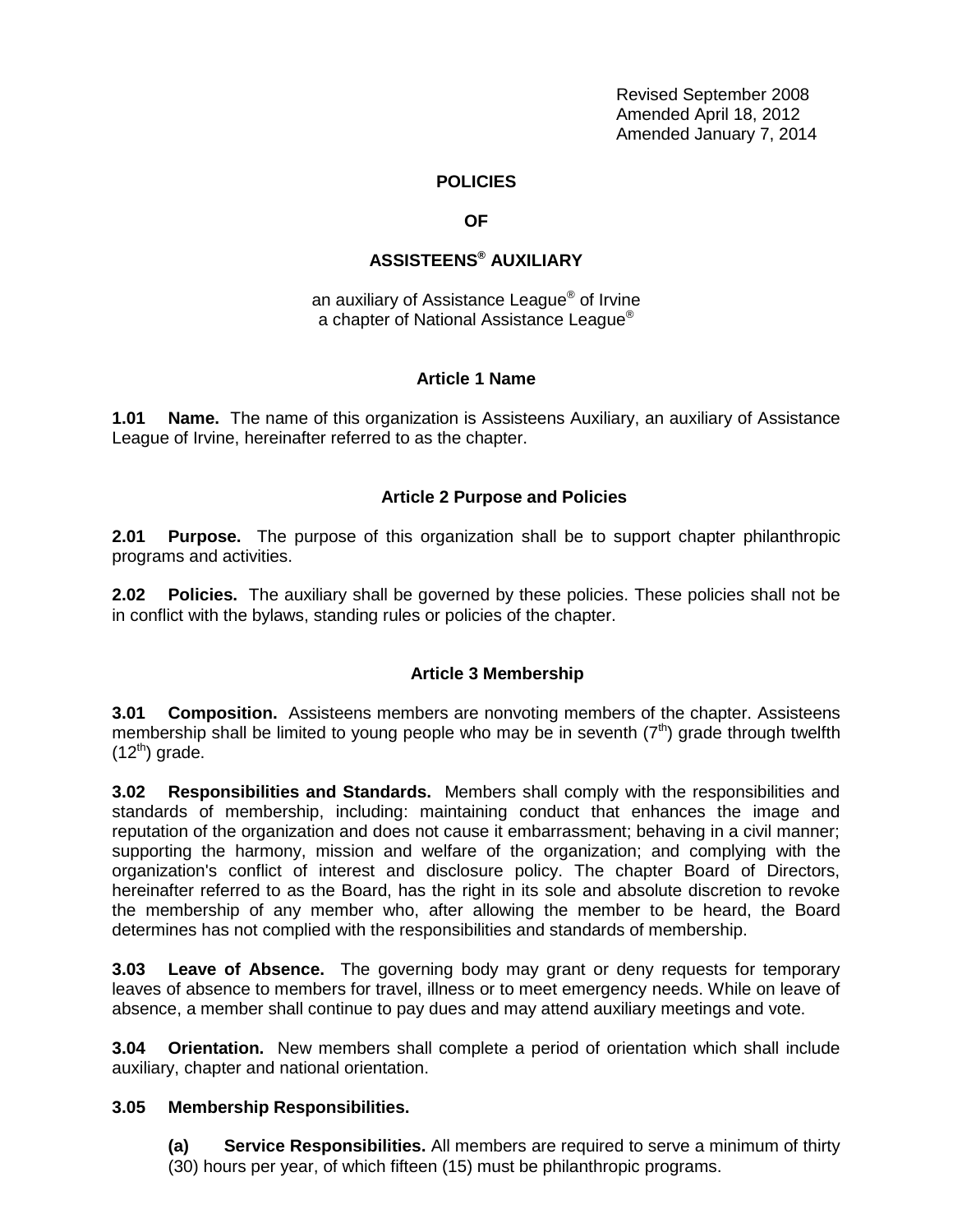## **(b) Financial Responsibilities.**

**(c) Philanthropic Program Responsibilities.** Members shall choose which philanthropic programs to fulfill their minimum fifteen (15) hours required.

## **(d) General.**

- 1. Annually, each Assisteens member shall have a current Assisteens Auxiliary Consent Form on file with the Assisteens Coordinator.
- 2. Assisteens members attending Assisteens Conference or overnight activities shall be accompanied by a parent, guardian or chapter member.
- 3. Assisteens members shall not be required to participate in any chapter activity during school hours.
- 4. Parent or guardian participation in chapter or Assisteens activities is not a prerequisite to Assisteens membership.

## **(e) Other Responsibilities.**

- 1. All members shall be responsible for keeping a record of their hours and those of their parent or guardian and for submitting these hours to the Hours Chairmen as requested.
- 2. The Hours Chairmen shall total hours of all members in January and notify those members below fifty percent (50%) of hours required. Members shall fulfill their hourly requirements by May 1<sup>st</sup>
- 3. It is highly recommended that a parent or guardian attend parent meetings, work at least ten (10) hours in support of Assisteens and work a minimum or twelve (12) hours in the chapter Thrift and Gift Shop.
- **3.06 Resignation.** Resignation shall be submitted in writing to the governing body.

## **Article 4 Governing Body**

**4.01 Governing Body.** The governing body shall be composed of the officers and the Elective Standing Committee chairmen. Only elected members of the governing body shall have a vote*.* The Assisteens Coordinator shall attend governing body meetings in a voting capacity. The Parliamentarian shall attend governing body meetings in a nonvoting capacity.

**4.02 Powers.** The governing body shall be subject to the powers and functions as prescribed by these policies.

**4.03 Standards.** The governing body shall have the power to establish and maintain standards.

**4.04 Management.** The governing body shall have the responsibility for the general management of the auxiliary and the power to act for the auxiliary between meetings of the membership.

**4.05 Terms of Office.** Members of the governing body shall hold office for a term of one (1) year or until their successors are elected and assume office. They shall assume office at the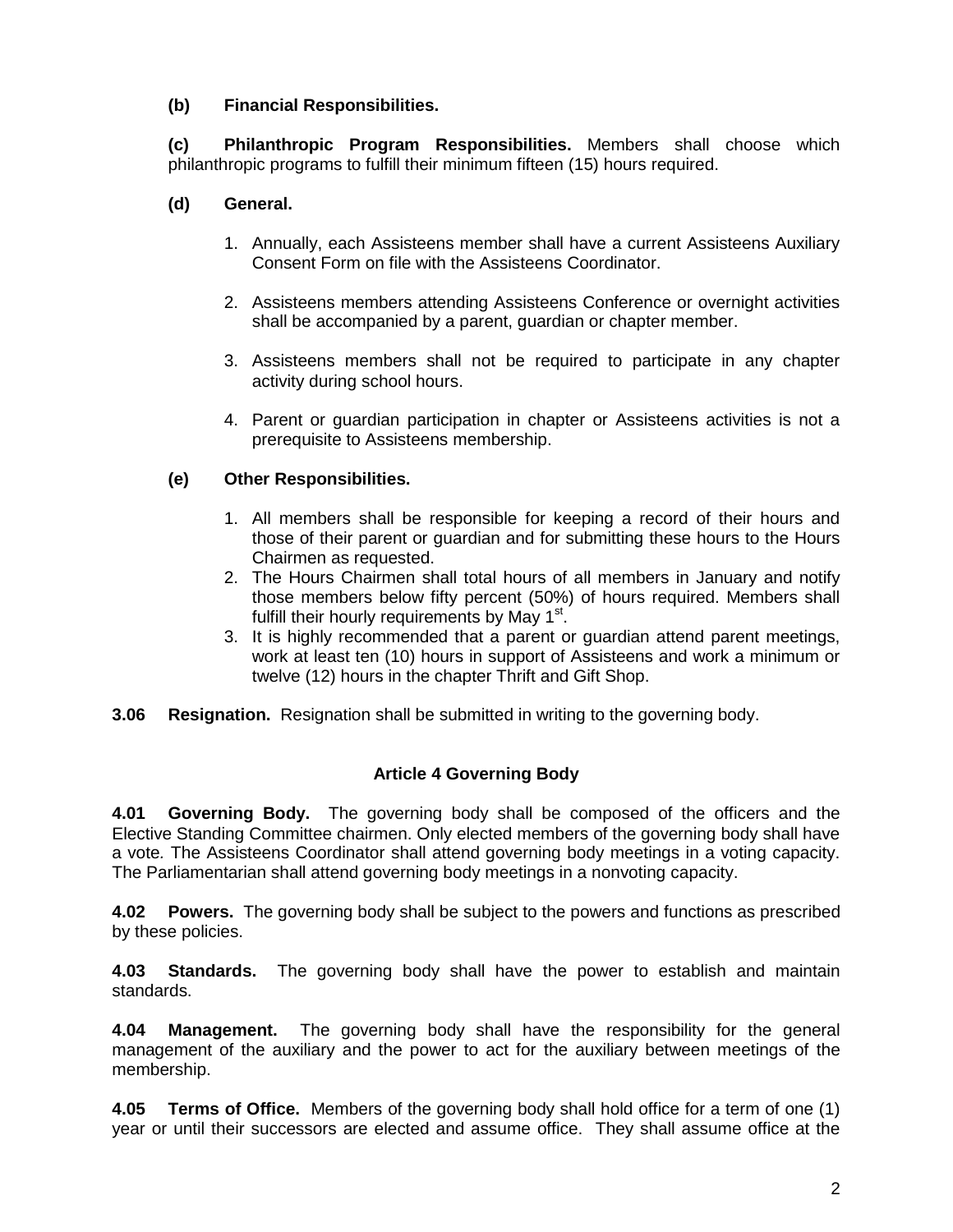close of the May meeting. No member shall be eligible to serve more than two (2) consecutive terms in the same office.

**4.06 Meetings.** Unless otherwise directed by the governing body, regular meetings of the governing body shall be held on the first Monday of every month, except July and August.

**4.07 Conduct of Meetings.** Members of the governing body may participate in a meeting through use of conference telephone or similar communications equipment, including but not limited to electronic meetings, so long as all members participating in such meeting can communicate with one another. Such participation shall constitute personal presence at the meeting.

**4.08 Special Meetings.** Special meetings of the governing body may be called by the Chairman and shall be called upon the written request of three (3) members of the governing body, provided notice of such special meetings shall have been given to each governing body member at least three (3) days prior thereto.

**4-09 Quorum.** A majority of the governing body shall constitute a quorum.

**4.10 Vacancies.** Vacancies on the governing body, including the office of Chairman, shall be filled by majority vote of the governing body.

## **Article 5 Nominations and Elections**

**5.01 Nominating Committee.** In January, the Nominating Committee shall be elected. Three (3) members and one (1) alternate shall be elected by and from the governing body and one (1) member and one (1) alternate shall be elected by and from each grade level seventh  $(7<sup>th</sup>)$  through twelfth  $(12<sup>th</sup>)$  of the voting membership. The chairman and vice chairman shall be elected by and from the Nominating Committee. No member shall be eligible to serve two (2) consecutive years. The Parliamentarian shall call the first meeting of the Nominating Committee.

**5.02 Slate.** In February, the Nominating Committee shall submit its slate of nominees for offices on the governing body. These offices are: Chairman, Vice Chairman Membership, Vice Chairman New Members, Vice Chairman Philanthropy, Assistant Vice Chairman Philanthropy, Vice Chairman Fundraising, Auxiliary Assistant Treasurer, Recording Secretary, Corresponding Secretary, and Auxiliary Public Relations Chairman. Elective Standing Committee chairmen are: Financial Secretary, Parliamentarian, Junior Liaison, and Newsletter.

**5.03 Notice.** The committee chairman shall submit a copy of the slate of nominees to the Recording Secretary and to each member at least one (1) month prior to the election meeting or at the previous regular meeting via email and February class meetings.

**5.04 Petition Process.** Ten percent (10%) or more of members eligible to vote may nominate, by signed petition, an additional nominee for an office on the governing body by mailing such petition, together with the written consent of the nominee, to the Recording Secretary at least ten (10) days prior to the election meeting. No member shall sign more than one (1) petition in a year.

**5.05 Election Meeting.** The governing body shall be elected at the election meeting in March.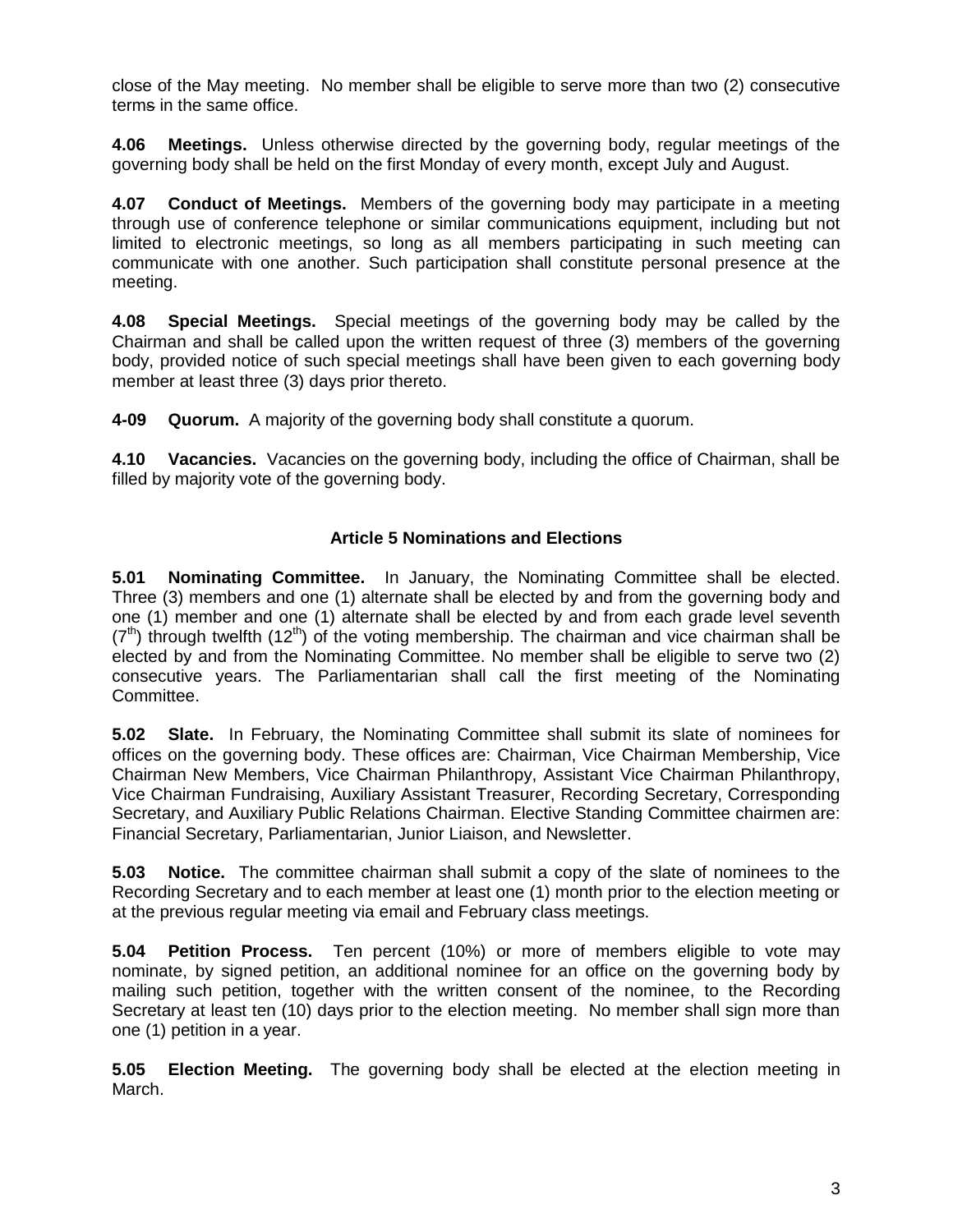**5.06 Voting.** Elections shall be by voice vote, except when a nominating petition shall have been received, in which event the vote for the contested office shall be by ballot. Ballots shall be tabulated by three (3) appointed tellers.

## **Article 6 Officers and Their Duties**

**6.01 Chairman.** The Chairman shall:

**(a)** Preside at meetings of the governing body and membership;

**(b)** Appoint, with governing body approval, the chairmen of Appointive Standing Committees;

**(c)** Appoint special committees by direction of the governing body or membership;

**(d)** Appoint a Parliamentarian;

**(e)** Be authorized to sign checks with a designated chapter Board member, if eighteen (18) years of age or older;

**(f)** Be, ex officio, a member of all committees except the Nominating Committee;

**(g)** Present an annual report of auxiliary activities to the chapter President and auxiliary membership; and

**(h)** Work in coordination with the Assisteens coordinator.

**6.02 Vice Chairman Membership**. The Vice Chairman shall:

**(a)** In the absence of the Chairman, preside at the meetings of the governing body and membership;

**(b)** Serve as chairman of the Membership Committee;

**(c)** Supervise the committees of Annual Meeting, Historian, Hospitality, Self-Improvement, Social, and Sunshine; and

**(d)** Serve on the Budget and Finance committee.

**6.03 Vice Chairman New Members**. The Vice Chairman New Members shall:

**(a)** Serve as the new member advisor;

**(b)** Supervise New Member Training, the New Member Tea, Big Sister Little Sister, Hours, and Attendance.

**6.04 Vice Chairman Philanthropy.** Vice Chairman Philanthropy shall:

**(a)** Serve as chairman of Young Masters, Super Sisters, Senior Center, Library Artwork, Library Holiday Craft days, and Library Summer Craft Days;

**(b)** Supervise the chairmen of the individual philanthropic programs; and

**(c)** Serve on the Budget and Finance Committee.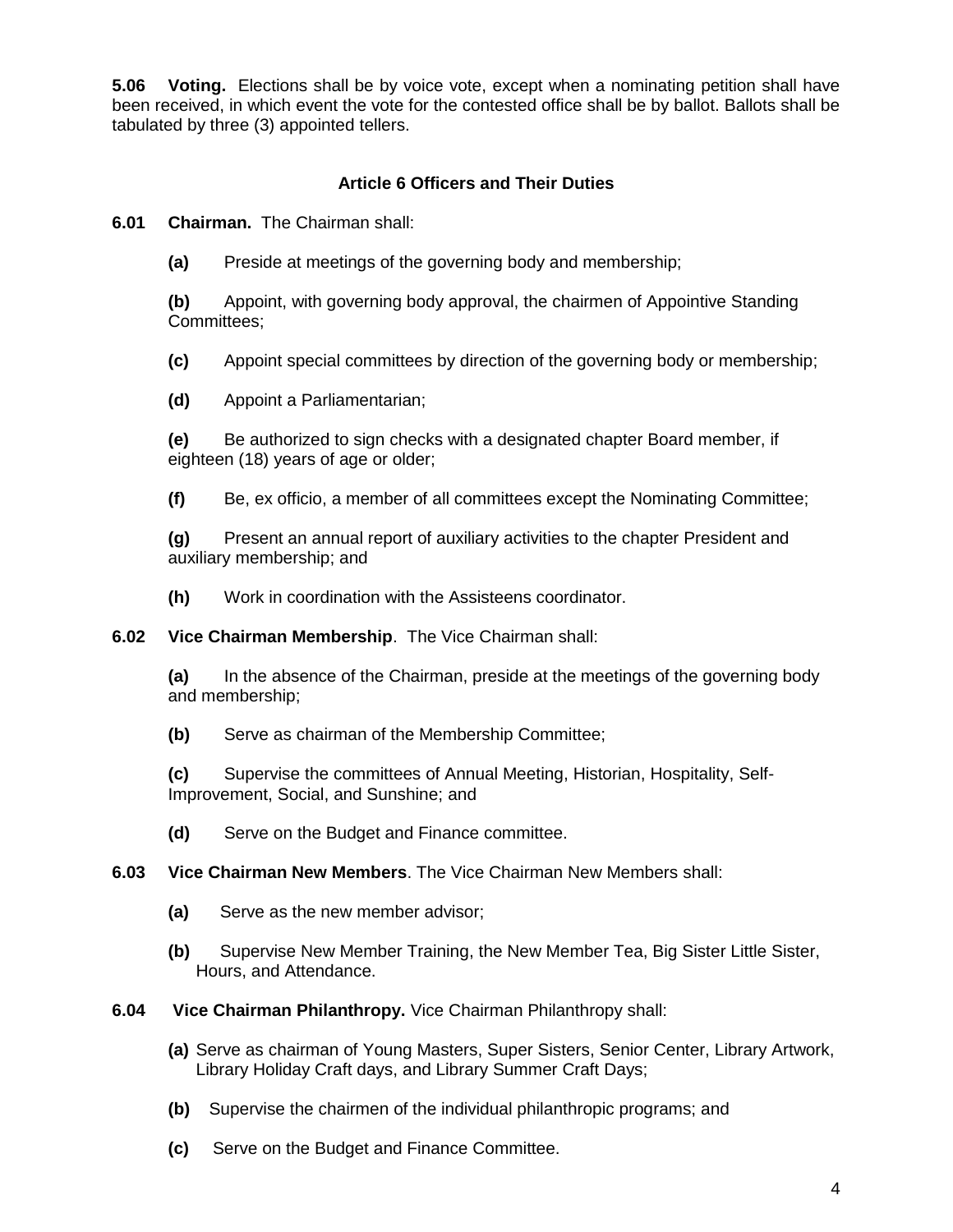## **1. Assistant Vice Chairman Philanthropy**. The Assistant Vice Chairman Philanthropy shall:

**(i)** Serve as chairmen of Baby Layettes, Dental Clinic, Operation School Bell, Warm Hugs, Food for Families, Irvine Animal Care Center activities;

**(ii)** Supervise the chairmen of the individual philanthropic programs; and

**(iii)** Be a non-voting member of the governing body.

## **6.05 Vice Chairman Fundraising**. Vice Chairman Fundraising shall:

**(a)** Serve as chairman of Opportunity Drawing, Poinsettia Sale, and chapter Thrift and Gift shop;

**(b)** Supervise the chairmen of the individual fundraising activities; and

**(c)** Serve on the Budget and Finance Committee.

## **6.06 Recording Secretary**. The Recording Secretary shall:

**(a)** Record the minutes of the governing body and regular meetings and permanently maintain the original minutes;

**(b)** Be custodian of the records of the auxiliary including minutes of committee meetings, but excluding financial records;

**(c)** Be authorized to sign checks with a designated chapter Board member, if eighteen (18) years of age or older; and

**(d)** Send a copy of the minutes to the Assisteens Coordinator, to the chapter President, and to members of the governing body.

# **6.07 Corresponding Secretary**. The Corresponding Secretary shall:

- **(a)**Conduct the correspondence of the auxiliary at the direction of the governing body and keep a record of the same; and
- **(b)** Assist the coordinator in compiling, editing, and emailing the yearly roster.

# **6.08 Auxiliary Assistant Treasurer**. The Auxiliary Assistant Treasurer shall:

- **(a)** Be responsible for the collection and disbursement of funds;
- **(b)** Be responsible for the financial records of the auxiliary;

**(c)** Be authorized to sign checks with a designated chapter Board member, if eighteen (18) years of age or older;

- **(d)** Be a member of the Budget and Finance Committee; and
- **(d)** Submit monthly treasurer's reports at governing body and regular membership meetings as supplied by the chapter Assistant Treasurer.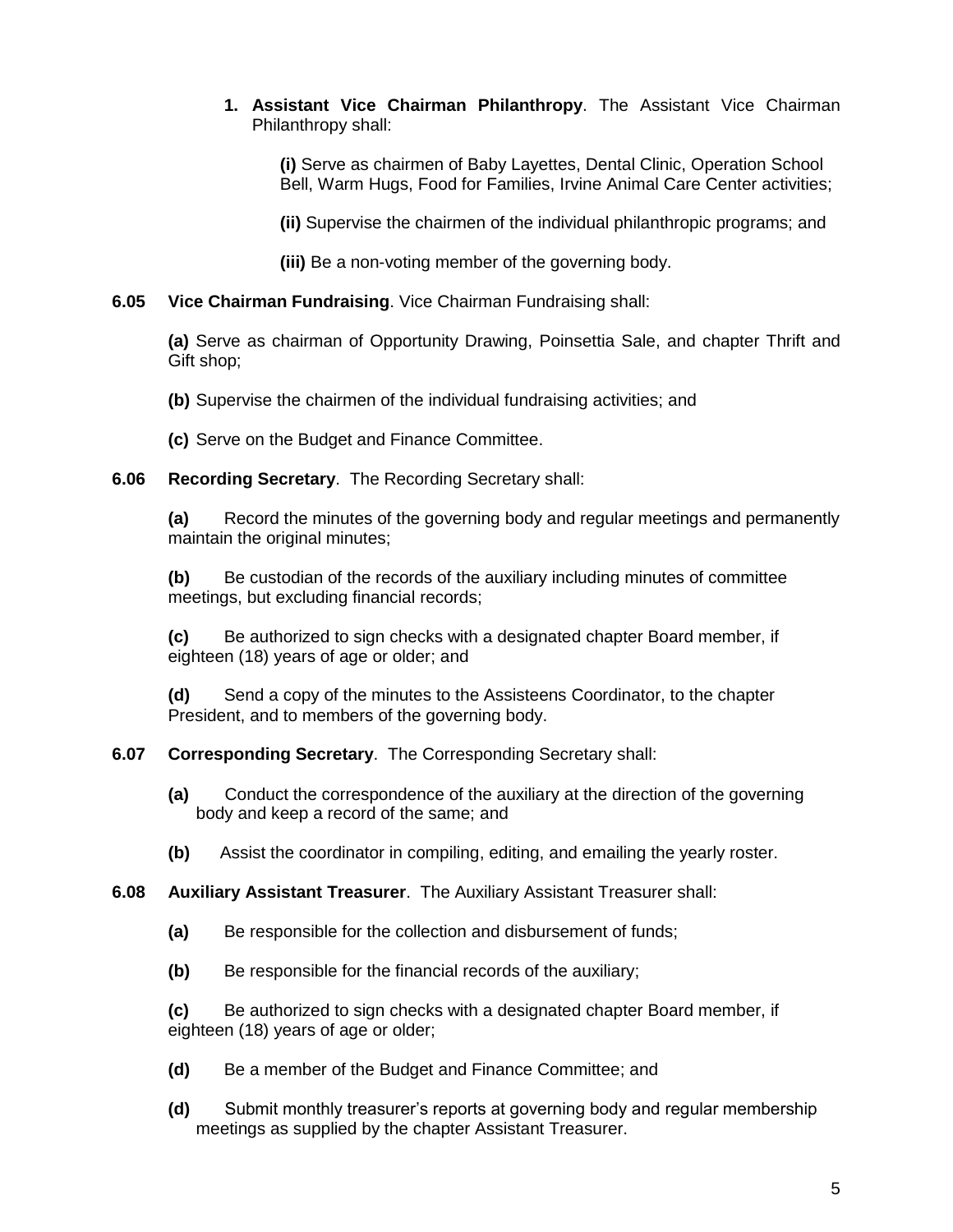**6.09 Auxiliary Public Relations Chairman.** The Auxiliary Public Relations Chairman shall:

- **(a)** Be responsible for the public relations and promotional activities of the auxiliary;
- **(b)** Be responsible for the care and maintenance of the auxiliary website; and
- **(c)** Clear auxiliary publicity releases with the chapter Public Relations Chairman.
- **6.10 Obligations of all Members of the Governing Body**. All members of the governing body shall:
	- **(a)** Maintain up-to-date procedure books, including an annual report pertaining to their particular job, and shall be turned in to the chairman as requested.

### **Article 7 Standing and Special Committees**

**7.01 Committee Appointments.** Unless otherwise provided in these policies, members of each committee shall be appointed by the Chairman with governing body approval.

### **7.02 Elective Standing Committees.**

- **(a) Membership Committee**. The Vice Chairman Membership shall be chairman of this committee. The committee shall be composed of Historian, Annual Meeting, Social, Sunshine, Hospitality, and Self-Improvement.
- **(b) New Members Committee**. The Vice Chairman New Members shall be chairman of this committee. The committee shall be composed of Attendance, New Member Training, New Member Tea, Big Sister/Little sister, and Hours.
- **(c) Philanthropic Programs Committee**. The Vice Chairman Philanthropy shall be chairman of this committee. The committee shall be composed of Assistant Vice Chairman Philanthropies, Young Masters, Super Sisters, Irvine Adult Day Health Services (IADHS) activities, IADHS centerpieces and corsages, Summer Craft Days, Holiday Craft Days, Library Artwork, Baby Layettes, Dental Clinic, Operation School Bell, Warm Hugs, Food for Families, and Irvine Animal Care Center (IACC) activities. This committee shall be responsible for developing and administering philanthropic programs which have been approved.
- **(d) Fundraising Committee**. The Vice Chairman Fundraising shall be chairman of this committee. The committee shall be composed of Poinsettia Sale, Opportunity Drawing, and chapter Thrift and Gift Shop. This committee shall be responsible for developing and administering fundraising events which have been approved.
- **(e) Budget and Finance Committee**. The Auxiliary Assistant Treasurer shall be chairman of this committee. The committee shall be composed of the chairmen of Membership, Philanthropy, and Fundraising. Annual auxiliary budgets shall be approved by the auxiliary governing body and membership and presented to the chapter Budget Committee to be included in the annual corporate budgets. The committee shall prepare and present the budget to the chapter Board for approval in March and to the Assisteen membership for approval at is April Meeting.
- **(f) Public Relations Committee**. The Auxiliary Public Relations Chairman shall be chairman of this committee. The committee shall be composed of Newsletter, a representative from the Philanthropic Programs Committee, and a representative from the Fundraising Committee. The committee shall be responsible for the public relations and promotional activities of the auxiliary. The Auxiliary Public Relations Chairman shall clear auxiliary publicity releases with the chapter Public Relations Chairman.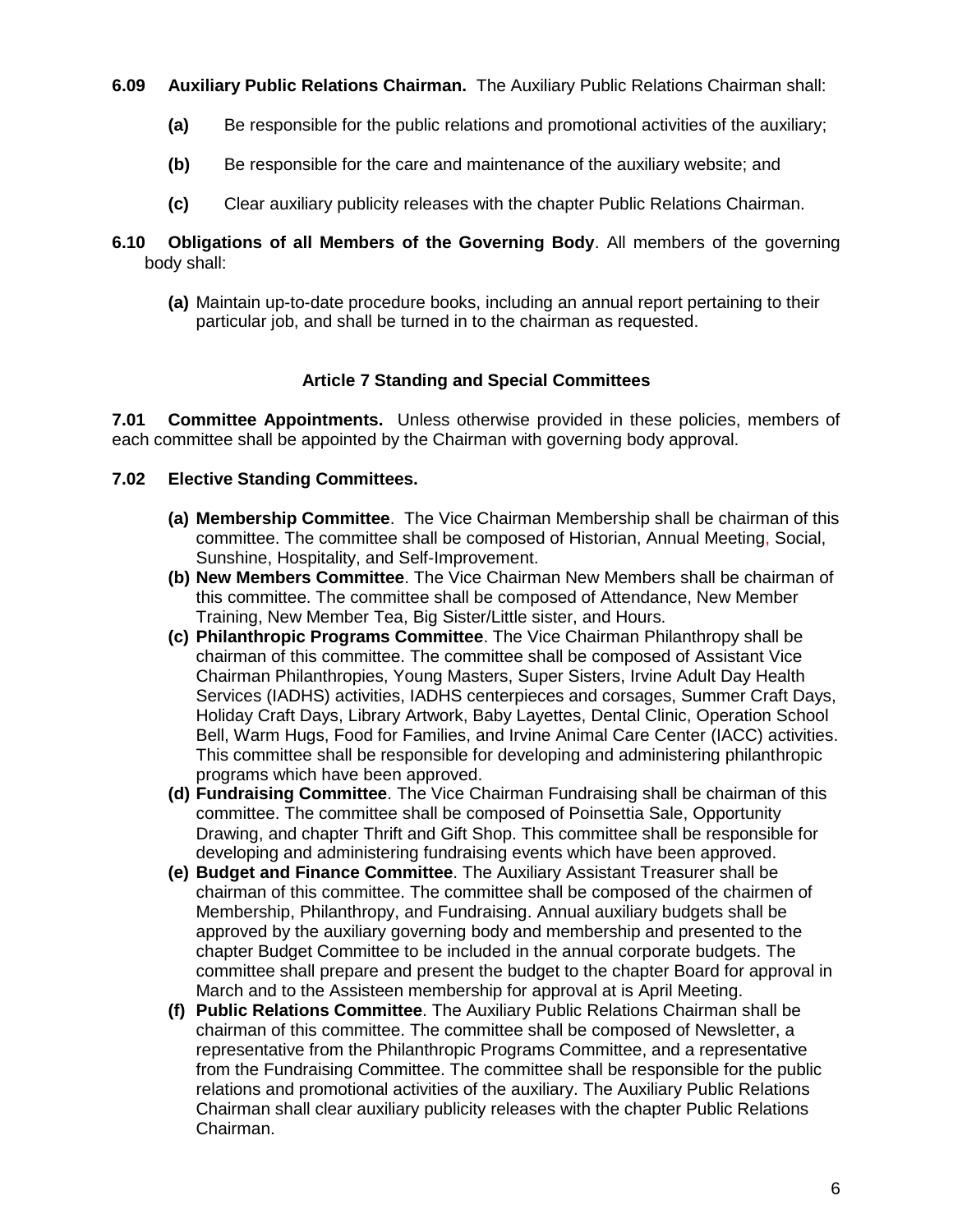## **7.03 Appointive Standing Committees**.

- **(a) Historian Committee**. This committee shall be composed of the Historian Chairman and members as deemed necessary to carry out the work of the committee. The committee shall keep accurate records and photos of the year's activities and maintain auxiliary scrapbooks.
- **(b) Annual Meeting Committee**. This committee shall be composed of the Annual Meeting Chairman and all members of the tenth  $(10<sup>th</sup>)$  grade class. The committee shall be responsible for planning and executing the Annual Meeting that takes place in May.
- **(c) Social Committee**. This committee shall be composed of the Social Chairman and members deemed necessary to carry out the work of the committee. The committee shall be responsible for developing social activities (at least two [2] per Assisteens calendar year) to be held outside of the regular meetings.
- **(d) Sunshine Committee**. This committee shall be composed of the Sunshine Chairman and members deemed necessary to carry out the work of the committee. The committee shall be responsible for providing recognition of members' birthdays at regular meetings.
- **(e) Hospitality Committee**. This committee shall be composed of the Hospitality Chairman and members deemed necessary to carry out the work of the committee. The committee shall schedule hostess committees for all regular meetings.
- **(f) Self-Improvement Committee**. This committee shall be composed of the Self-Improvement Chairman and members deemed necessary to carry out the work of the committee. The committee shall be responsible for planning and executing selfimprovement activities (at least two [2] per Assisteens calendar year) to be held in conjunction with the regular meetings.
- **(g) Attendance Committee**. This committee shall be composed of the Vice Chairman New Members and members deemed necessary to carry out the work of the committee. The committee shall be responsible for keeping records of member's attendance at regular meetings.
- **(h) New Member Training Committee**. This committee shall be composed of the New Member Training Chairman and members deemed necessary to carry out the work of the committee. The committee shall be responsible for creating new member notebooks and training of the new members at the regular meeting in June and throughout the year when necessary.
- **(i) New Member Tea Committee**. This committee shall be composed of the eighth (8th) grade class with a chairman being selected from the class. The committee shall be responsible for the planning and executing of the New Member Tea to be held in early March.
- **(j) Big Sister/Little Sister Committee**. This committee shall be composed of the Big Sister/Little Sister Chairman and all members of the ninth  $(9<sup>th</sup>)$  grade class. The committee shall be responsible for planning and executing the Kidnap Breakfast to be held in early June and arrange other social activities with the seventh  $(7<sup>th</sup>)$  grade class throughout the Assisteens calendar year.
- **(k) Hours Committee**. This committee shall be composed of the Hours Chairman and members deemed necessary to carry out the work of the committee. The committee shall be responsible for maintaining a record of membership participation and hours served. The committee shall compile and report hours to membership through their class advisors at the January regular meeting and shall create and distribute final hours certificates at the Annual Meeting held in May.
- **(l) Young Masters Committee**. This committee shall be composed of the Young Masters Chairman and members deemed necessary to carry out the work of the committee. The committee shall be responsible for planning and executing the Young Masters Art Show held in early May.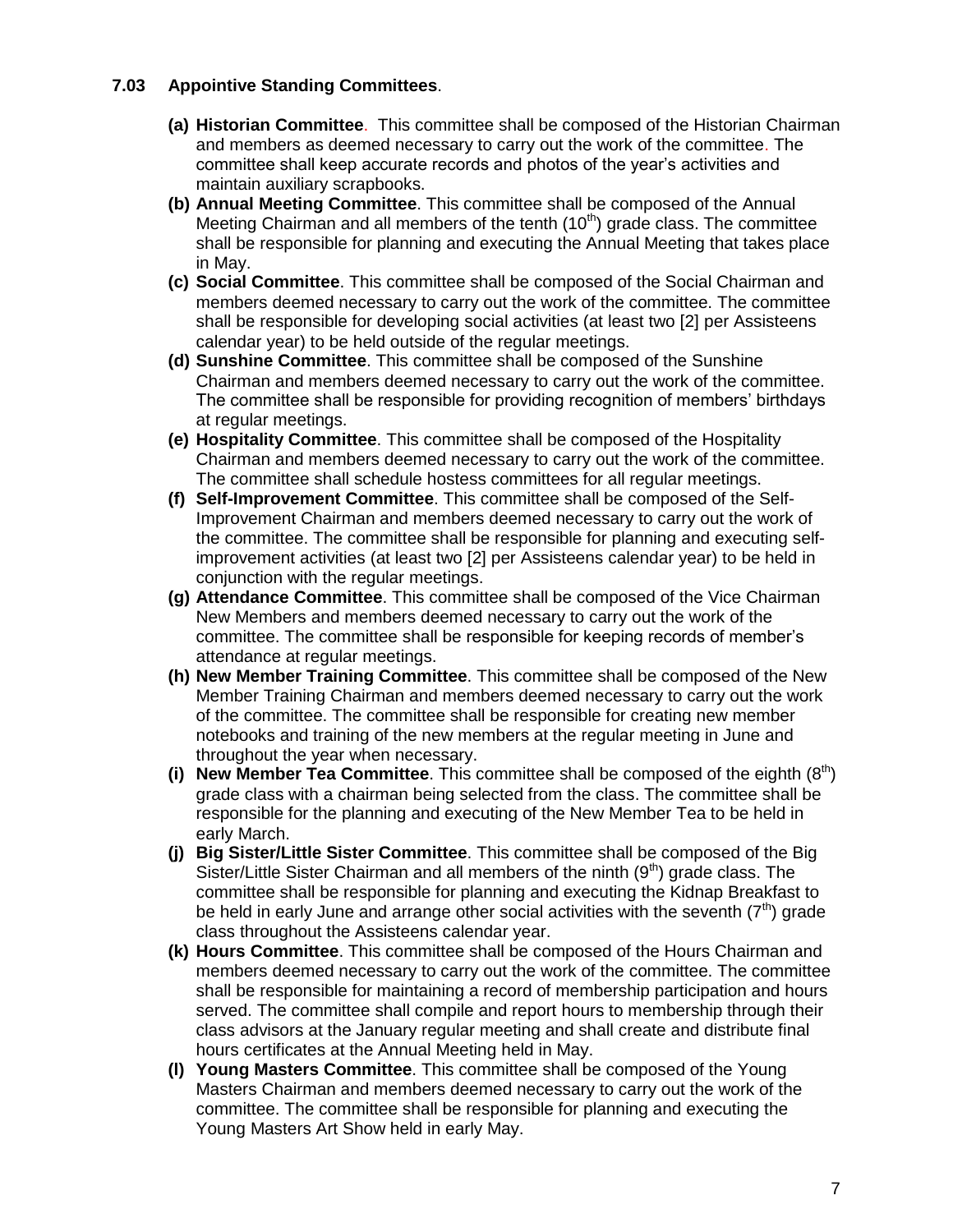- **(m)Super Sisters Committee**. This committee shall be composed of the Super Sisters Chairman and members deemed necessary to carry out the work of the committee. The committee shall be responsible for planning and executing various social events (at least six [6]) to include Super Sister member and Assisteens.
- **(n) Irvine Adult Day Health Services (IADHS) Committee**. This committee shall be composed of the IADHS Chairman and members deemed necessary to carry out the work of the committee. The committee shall be responsible for planning and executing activities for the Assisteens to serve at the Lakeview Senior Center.
- **(o) Irvine Adult Day Health Services (IADHS) Centerpieces and Corsages Committee**. This committee shall be composed of the IADHS Centerpieces and Corsages Chairman and members deemed necessary to carry out the work of the committee. The committee shall be responsible for the centerpieces and corsages to be delivered to the IADHS.
- **(p) Summer Craft Day Committee**. This committee shall be composed of the Summer Craft Day Chairman and members deemed necessary to carry out the work of the committee. The committee shall be responsible for planning and executing appropriate craft projects for summer craft days and will enlist aide of the Assisteens and adequately publicize and staff the event.
- **(q) Holiday Craft Day Committee**. This committee shall be composed of the Holiday Craft Day Chairman and members deemed necessary to carry out the work of the committee. The committee shall be responsible for planning and executing appropriate craft projects for holiday craft days (July, October, December, and February) and will enlist aide of the Assisteens and adequately publicize and staff the event.
- **(r) Library Artwork Committee**. This committee shall be composed of the Library Artwork Chairman and members deemed necessary to carry out the work of the committee. The committee shall be responsible for determining appropriate themes for decorating the library meeting room four (4) times a year.
- **(s) Baby Layettes Committee**. This committee shall be composed of the Baby Layettes Chairman and members deemed necessary to carry out the work of the committee. The committee shall be responsible for overseeing the making of baby layettes for the local Irvine Hospital.
- **(t) Dental Clinic Committee**. This committee shall be composed of the Dental Clinic Chairman and members deemed necessary to carry out the work of the committee. The committee shall be responsible for organizing and overseeing the Assisteens participation in the Rotary Club Dental Clinic and will contact the Rotary Club for information, purchase craft supplies and create a volunteer schedule to cover the day of the event.
- **(u) Operation School Bell Committee**. This committee shall be composed of the Operation School Bell Chairman and members deemed necessary to carry out the work of the committee. The committee shall be responsible for working with the chapter to find out and fulfill the needs for hygiene kits when needed. The committee shall shop for items, organize volunteers to pack the items together, and arrange for delivery at the Chapter House Community Outreach Center.
- **(v) Warm Hugs Committee**. This committee shall be composed of the Warm Hugs Chairman and members deemed necessary to carry out the work of the committee. The committee shall be responsible for working with the Human Options to provide bath towels to be included with the Trauma Kits the chapter puts together for the new occupants of Human Options.
- **(w) Food for Families Committee**. This committee shall be composed of the Food for Families Chairman and members deemed necessary to carry out the work of the committee. The committee shall be responsible for arranging monthly food drives, arranging Thanksgiving baskets and adopt-a-family during December, and arranging volunteers to work at the Food for Families warehouse to shelve food.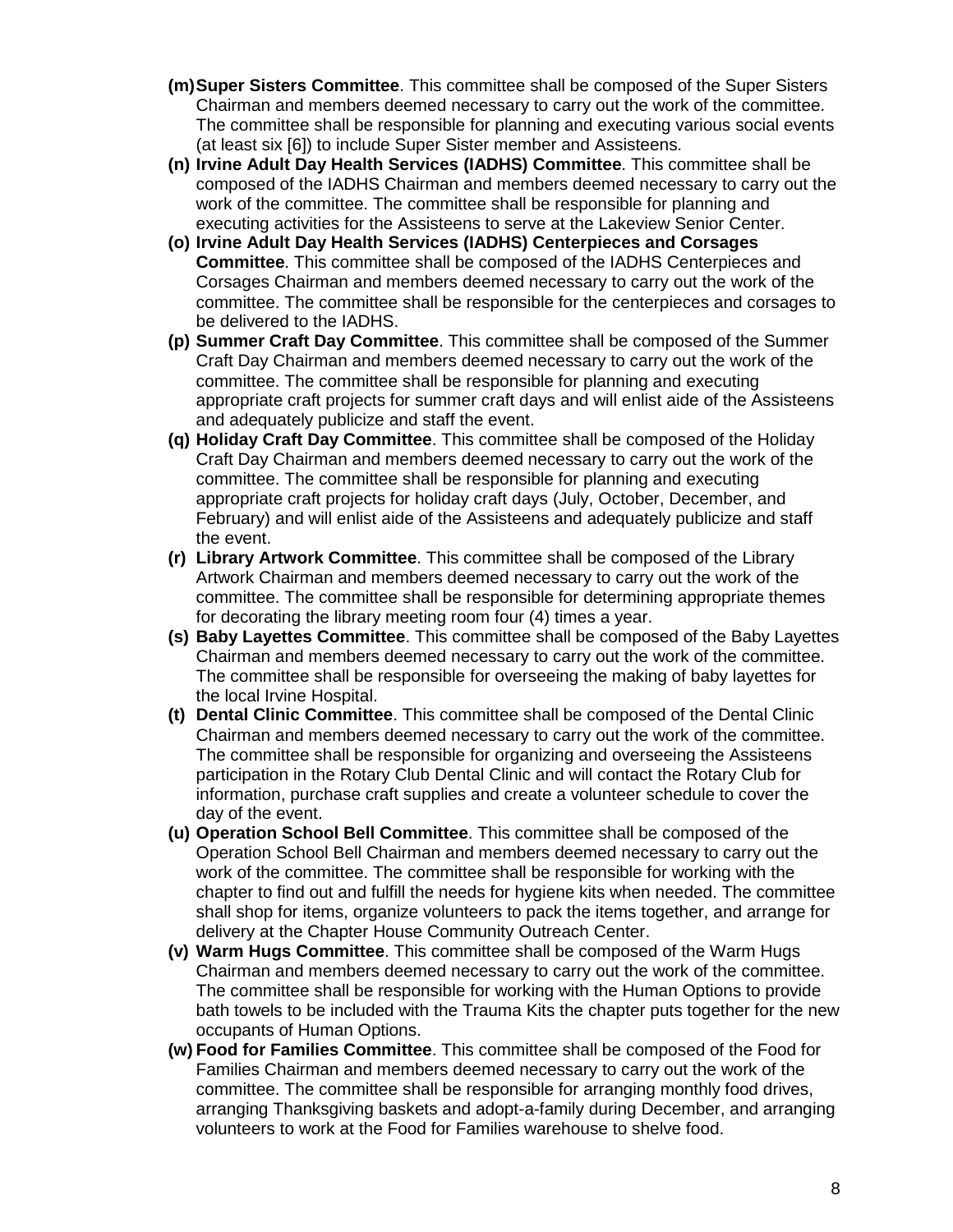- **(x) Irvine Animal Care Center (IACC) Committee**. This committee shall be composed of the Irvine Animal Care Center (IACC) Chairman and members deemed necessary to carry out the work of the committee. The committee shall be responsible for working with the director at the IACC, arranging for volunteers for Pet Trek and adopt-a-pet, and arranging blankets to be made to go on pet beds at the IACC.
- **(y) Poinsettia Sale Committee**. This committee shall be composed of the Poinsettia Chairman and members deemed necessary to carry out the work of the committee. The committee shall be responsible for organizing and supervising the Poinsettia Sale, and establishing a time schedule for the sale and determine the location and logistics for delivery of the product.
- **(z) Opportunity Drawing Committee**. This committee shall be composed of the Opportunity Drawing Chairman and members deemed necessary to carry out the work of the committee. The committee shall be responsible for the monthly opportunity drawing at the chapter membership meetings. The committee will be responsible for purchasing a prize, recruiting volunteers for the event, selling tickets and giving a report at the meeting. The committee will keep an account of expenses and income and write an annual report, in addition to reports at the Regular meetings.
- **(aa) Thrift and Gift Shop Committee**. This committee shall be composed of the Thrift and Gift Shop Chairman and members deemed necessary to carry out the work of the committee. The committee shall be responsible for working with the chapter Thrift and Gift Shop Scheduler and/or chapter Thrift and Gift Shop Manager(s) to help schedule Assisteens to work at the Thrift and Gift Shop.
- **(bb) Newsletter Committee**. This committee shall be composed of the Newsletter Chairman and members deemed necessary to carry out the work of the committee. The committee shall be responsible for preparing, editing and distributing the auxiliary newsletter to the entire Assisteens Auxiliary membership, the Assisteens Coordinator and to the chapter President.
- **(cc) Financial Secretary Committee**. This committee shall be composed of the Financial Secretary Chairman and members deemed necessary to carry out the work of the committee. The committee shall be responsible for assisting the Auxiliary Assistant Treasurer.
- **(dd) Parliamentarian Committee**. This committee shall be composed of the Parliamentarian Chairman and members deemed necessary to carry out the work of the committee. The committee shall be responsible for keeping the policies current, by yearly review and submitting all changes to the chapter Bylaws Chairman, governing body and membership for approval.
- **(ee) Junior Liaison Committee**. This committee shall be composed of the Junior Liaison Chairman and members deemed necessary to carry out the work of the committee. The committee shall be responsible for helping with the new members in the seventh (7th) and eighth (8th) grade classes.

**7.04 Special Committees.** By direction of the governing body or membership, the Chairman shall appoint special committees.

**7.05 Obligations of all Elective and Appointive Standing Committees.** All chairmen of the committees shall;

**(a)** Maintain up-to-date procedure books, including an annual report pertaining to their particular job, and shall be turned in to the chairman as requested.

# **Article 8 Meetings**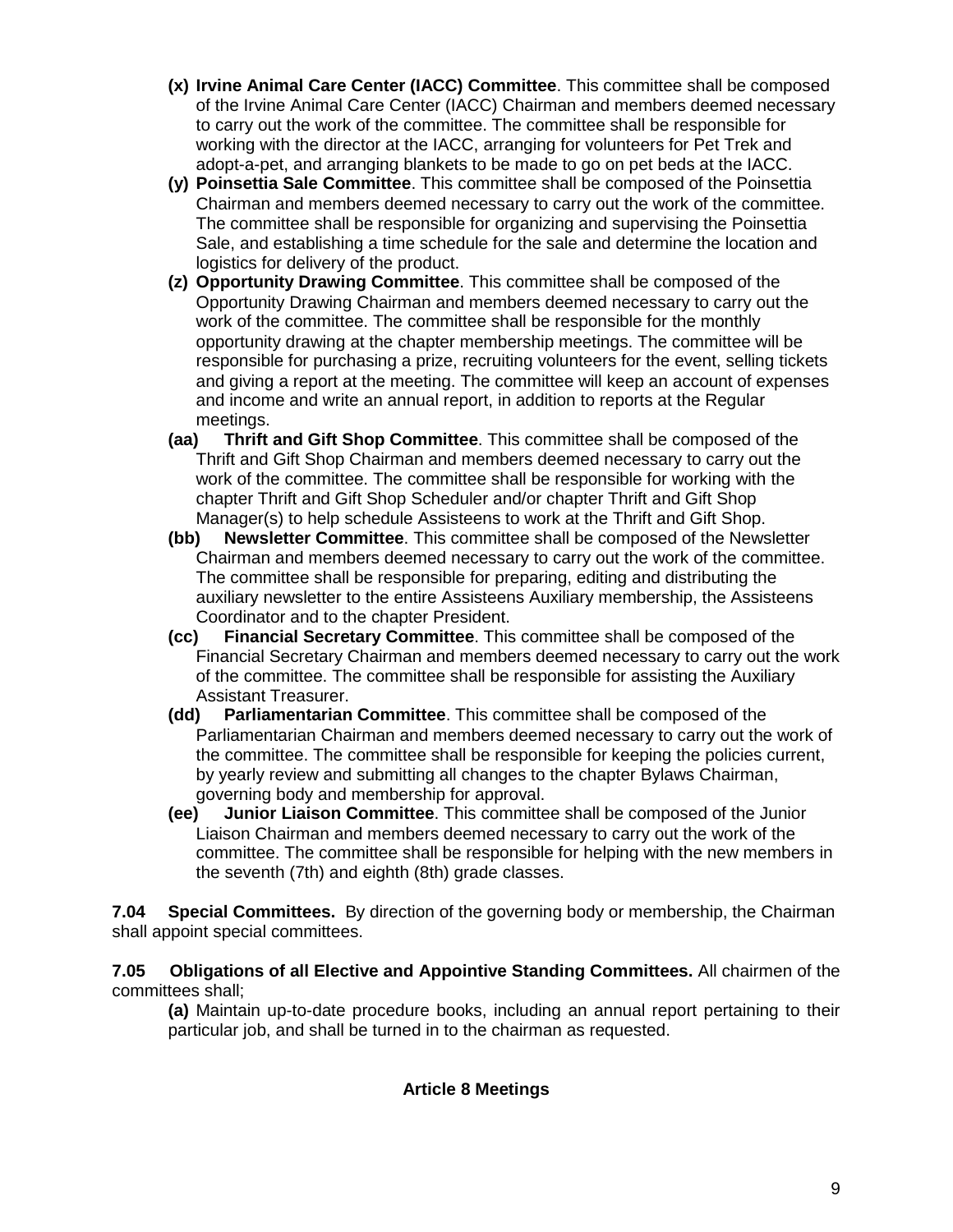**8.01 Regular Meetings.** Unless otherwise directed by the governing body, with membership approval, regular meetings shall be held on the third  $(3<sup>rd</sup>)$  Wednesday of each month, except for July, August, and December.

**8.02 Election and Annual Meetings.** The regular meeting in March shall be known as the election meeting, and the regular meeting in May shall be known as the annual meeting.

**8.03 Conduct of Meetings**. Members of governing bodies and committees may participate in a meeting through use of conference telephone or similar communications equipment, including but not limited to electronic meetings, so long as all members participating in such meeting can communicate with one another. Such participation shall constitute personal presence at the meeting.

**8.04 Special Meetings.** Special meetings may be called by the Chairman and shall be called upon the written request of one half (50%) voting members. The purpose of the meeting shall be stated in the call. Except in emergencies, at least three (3) days' notice shall be given.

- **8.05 Quorum.** A majority of the voting members shall constitute a quorum.
- **8.06 Proxy Vote.** There shall be no vote by proxy.

### **8.07 Absences**.

- **(a)** To remain in good standing, a member may have no more than three (3) unexcused absences from meetings. At three (3) the Membership Chairman shall notify the member. The member shall submit written reason to the Assisteens Governing Body. In order to be excused from a general meeting, the member must call or email the Vice Chairman New Members prior to the meeting.
- **(b)** Members of the Governing Body are required to attend all meetings of the Governing Body. Special permission for an excused absence may be granted at the discretion of the Chairman and approval of the Governing Body. An office may be declared vacant after three (3) absences.

#### **Article 9 Finance**

**9.01 Dues and Fees.** Annual dues, which may include chapter dues, shall be payable on or before April 1 and delinquent on May 1.

- **(a)** Auxiliary dues shall be \$50 per year.
- **(b)** Senior Recognition assessment shall be \$50 each year.
- **(c)** New members shall pay a one-time fee of \$50.
- **(d)** Dues received after April 1 are subject to a \$10 late fee.

**(e)** Any member who is more than thirty (30) days delinquent shall receive written and/or electronic notification from the coordinator. If payment is not received within two (2) weeks from the date of correspondence, membership in Assisteens shall be terminated.

**9.02 Proposed Expenditures.** Proposed expenditures of unbudgeted funds in excess of three hundred dollars (\$300) shall be presented to the chapter Board for approval and then to the governing body and membership for approval prior to the expenditure.

**(a)** Members incurring approved expenses for philanthropic programs and administrative expenses shall submit reimbursement requests and supporting documents to the Auxiliary Assistant Treasurer on or before thirty (30) days from the date of the event or when the expense was incurred. The request must be approved by Committee Chairman, Auxiliary Assistant Treasurer, and Coordinator.